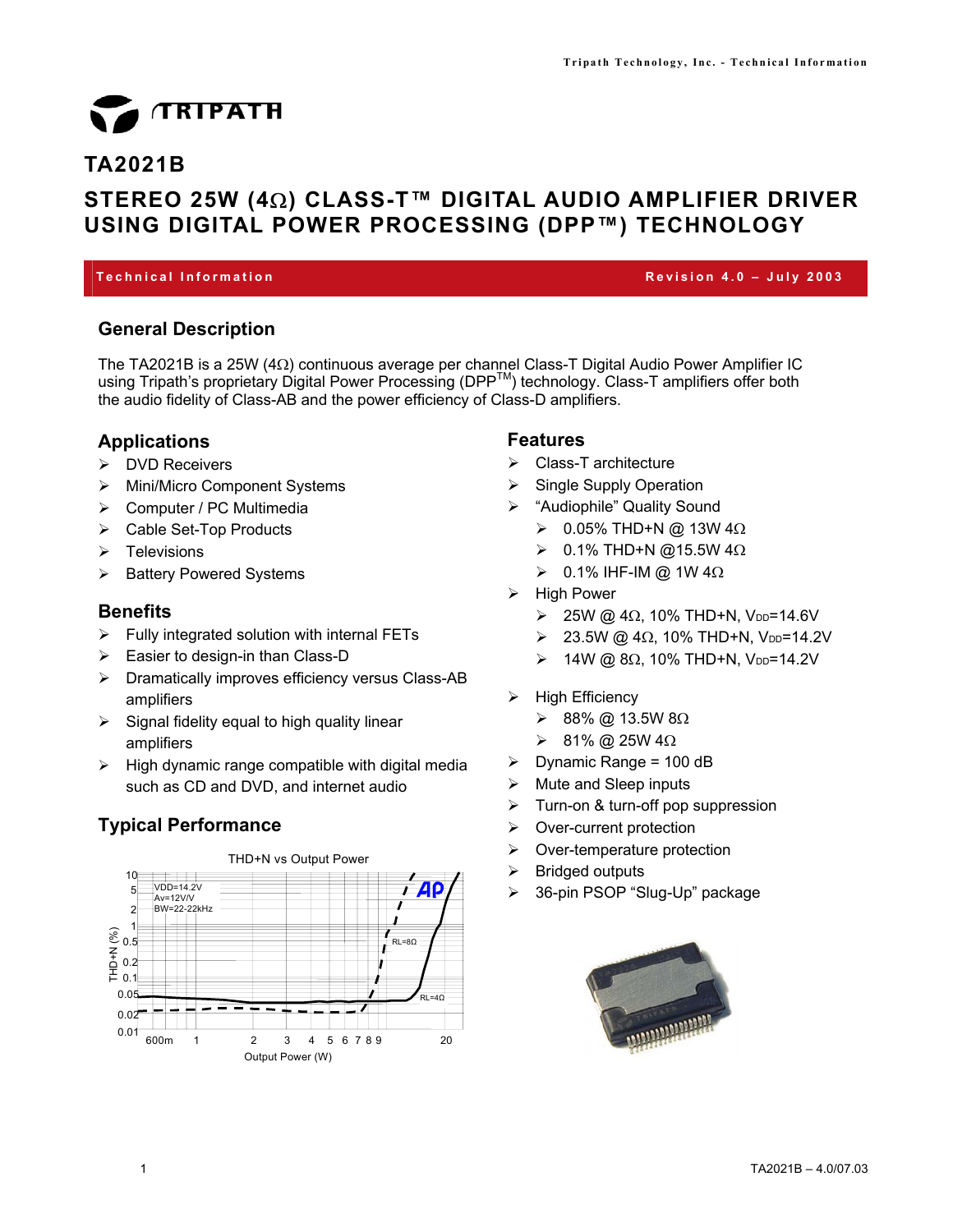# **Absolute maximum ratings (Note 1)**

| <b>SYMBOL</b>   | <b>PARAMETER</b>                     | Value              | <b>UNITS</b> |
|-----------------|--------------------------------------|--------------------|--------------|
| V <sub>DD</sub> | Supply Voltage                       | 16                 | v            |
| V <sub>5</sub>  | Input Section Supply Voltage         | 6.0                | v            |
| <b>SLEEP</b>    | <b>SLEEP Input Voltage</b>           | $-0.3$ to 6.0      |              |
| <b>MUTE</b>     | <b>MUTE Input Voltage</b>            | $-0.3$ to $V5+0.3$ |              |
| <b>T</b> STORE  | Storage Temperature Range            | -40 to 150         | $^{\circ}C$  |
| <b>TA</b>       | Operating Free-air Temperature Range | $-40$ to 85        | ∘C           |
| İΤ,             | <b>Junction Temperature</b>          | 150                | $^{\circ}C$  |

Note 1: Absolute Maximum Ratings indicate limits beyond which damage to the device may occur. See the table below for Operating Conditions.

Note 2: Human body model, 100pF discharged through a 1.5KΩ resistor.

Note 3: Machine model, 220pF discharged through all pins.

# **Operating Conditions** (Note 4)

| <b>SYMBOL</b>   | <b>PARAMETER</b>                       | MIN. | TYP. | MAX. | <b>UNITS</b> |
|-----------------|----------------------------------------|------|------|------|--------------|
| $V_{DD}$        | <b>Supply Voltage</b>                  | 8.5  | 14.2 | 14.6 |              |
| $V_{\text{H}}$  | High-level Input Voltage (MUTE, SLEEP) | 3.5  |      |      |              |
| $V_{\parallel}$ | Low-level Input Voltage (MUTE, SLEEP)  |      |      |      |              |

Note 4: Recommended Operating Conditions indicate conditions for which the device is functional. See Electrical Characteristics for guaranteed specific performance limits.

# **Thermal Characteristics**

| <b>SYMBOL</b> | <b>PARAMETER</b>                                   | <b>IVALUEI</b> | <b>UNITS</b> |
|---------------|----------------------------------------------------|----------------|--------------|
| $\theta$ JC   | <b>Junction-to-case Thermal Resistance</b>         |                | $\circ$ C/W  |
| $\theta$ JA   | Junction-to-ambient Thermal Resistance (still air) | 50             | $\circ$ C/W  |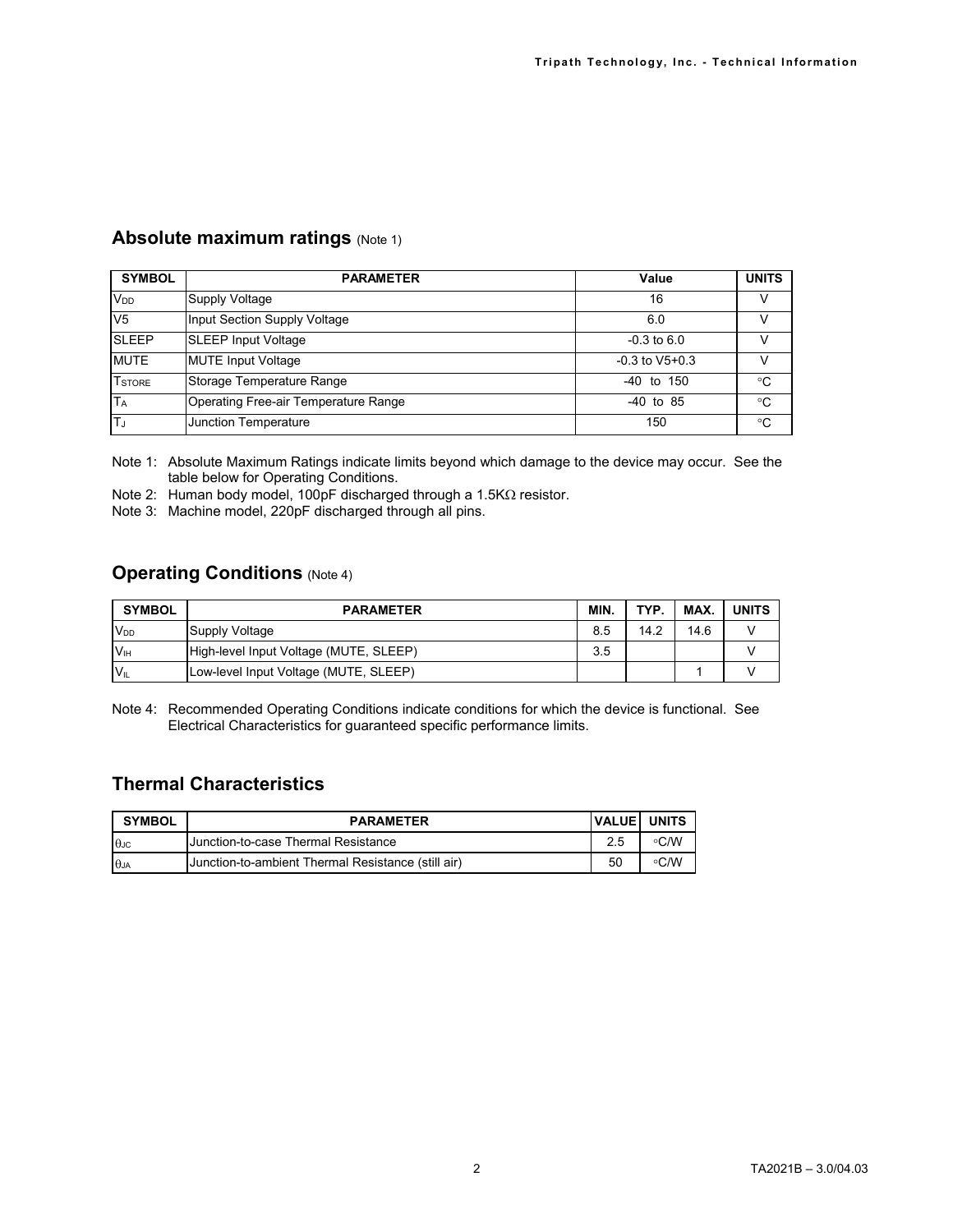# **Electrical Characteristics** (Notes 6, 7)

See Test/Application Circuit. Unless otherwise specified,  $V_{DD}$  = 14.2V, f = 1kHz, Measurement Bandwidth = 22kHz,  $R_L = 4\Omega$ ,  $T_A = 25 \text{ °C}$ .

| <b>SYMBOL</b>         | <b>PARAMETER</b>                                                 | <b>CONDITIONS</b>                                                                                                              | MIN. | TYP.                            | MAX.           | <b>UNITS</b>          |
|-----------------------|------------------------------------------------------------------|--------------------------------------------------------------------------------------------------------------------------------|------|---------------------------------|----------------|-----------------------|
| P <sub>o</sub>        | <b>Output Power</b><br>(Continuous Average/Channel)              | $THD+N = 0.1%$<br>$R_1 = 4\Omega$<br>$R_1 = 8\Omega$<br>$THD+N = 10%$<br>$R_1 = 4\Omega$                                       |      | 15.5<br>9<br>23.5               |                | W<br>W<br>W           |
| $P_{O}$               | Output Power $(V_{DD} = 14.6 V)$<br>(Continuous Average/Channel) | $R_L = 8\Omega$<br>$THD+N = 0.1%$<br>$R_1 = 4\Omega$<br>$R_L = 8\Omega$<br>$THD+N = 10%$<br>$R_1 = 4\Omega$<br>$R_L = 8\Omega$ |      | 14<br>16.5<br>9.5<br>25<br>14.8 |                | W<br>W<br>W<br>W<br>W |
| <b>I</b> DD.MUTE      | Mute Supply Current                                              | $MUTE = VIH$                                                                                                                   |      | 5.5                             | $\overline{7}$ | mA                    |
| <b>I</b> DD, SLEEP    | Sleep Supply Current                                             | $SLEEP = VIH$                                                                                                                  |      | 0.25                            | 2              | m <sub>A</sub>        |
| $I_q$                 | Quiescent Current                                                | $V_{IN} = 0 V$                                                                                                                 |      | 64                              | 75             | mA                    |
| $THD + N$             | <b>Total Harmonic Distortion Plus</b><br>Noise                   | $PO$ = 10W/Channel                                                                                                             |      | 0.035                           |                | $\%$                  |
| IHF-IM                | <b>IHF Intermodulation Distortion</b>                            | 19kHz, 20kHz, 1:1 (IHF)                                                                                                        |      | 0.1                             | 0.3            | $\%$                  |
| <b>SNR</b>            | Signal-to-Noise Ratio                                            | A-Weighted, $P_{OUT} = 25W$ , $R_L = 4\Omega$                                                                                  |      | 100                             |                | dB                    |
| CS                    | <b>Channel Separation</b>                                        | 0dBr = 1W, $R_L$ = 4 $\Omega$ , f = 1 kHz                                                                                      | 74   | 80                              |                | dB                    |
| <b>PSRR</b>           | Power Supply Rejection Ratio                                     | Vripple = $100mV$                                                                                                              | 60   | 80                              |                | dB                    |
| $\eta$                | Power Efficiency                                                 | $P_{OUT}$ = 13.5W/Channel, R <sub>1</sub> = 8 $\Omega$                                                                         |      | 88                              |                | $\%$                  |
| <b>VOFFSET</b>        | Output Offset Voltage                                            | No Load, MUTE = Logic low                                                                                                      |      | 50                              | 150            | mV                    |
| <b>V<sub>OH</sub></b> | High-level output voltage<br>(FAULT & OVERLOADB)                 |                                                                                                                                | 3.5  |                                 |                | $\vee$                |
| $V_{OL}$              | Low-level output voltage<br>(FAULT & OVERLOADB)                  |                                                                                                                                |      |                                 | 1              | $\vee$                |
| POUT                  | Output Noise Voltage                                             | A-Weighted, input AC grounded                                                                                                  |      | 100                             |                | μV                    |

Note 6: Minimum and maximum limits are guaranteed but may not be 100% tested.<br>Note 7: For operation in ambient temperatures greater than 25°C, the device must b

For operation in ambient temperatures greater than 25°C, the device must be de-rated based on the maximum junction temperature and the thermal resistance determined by the mounting technique.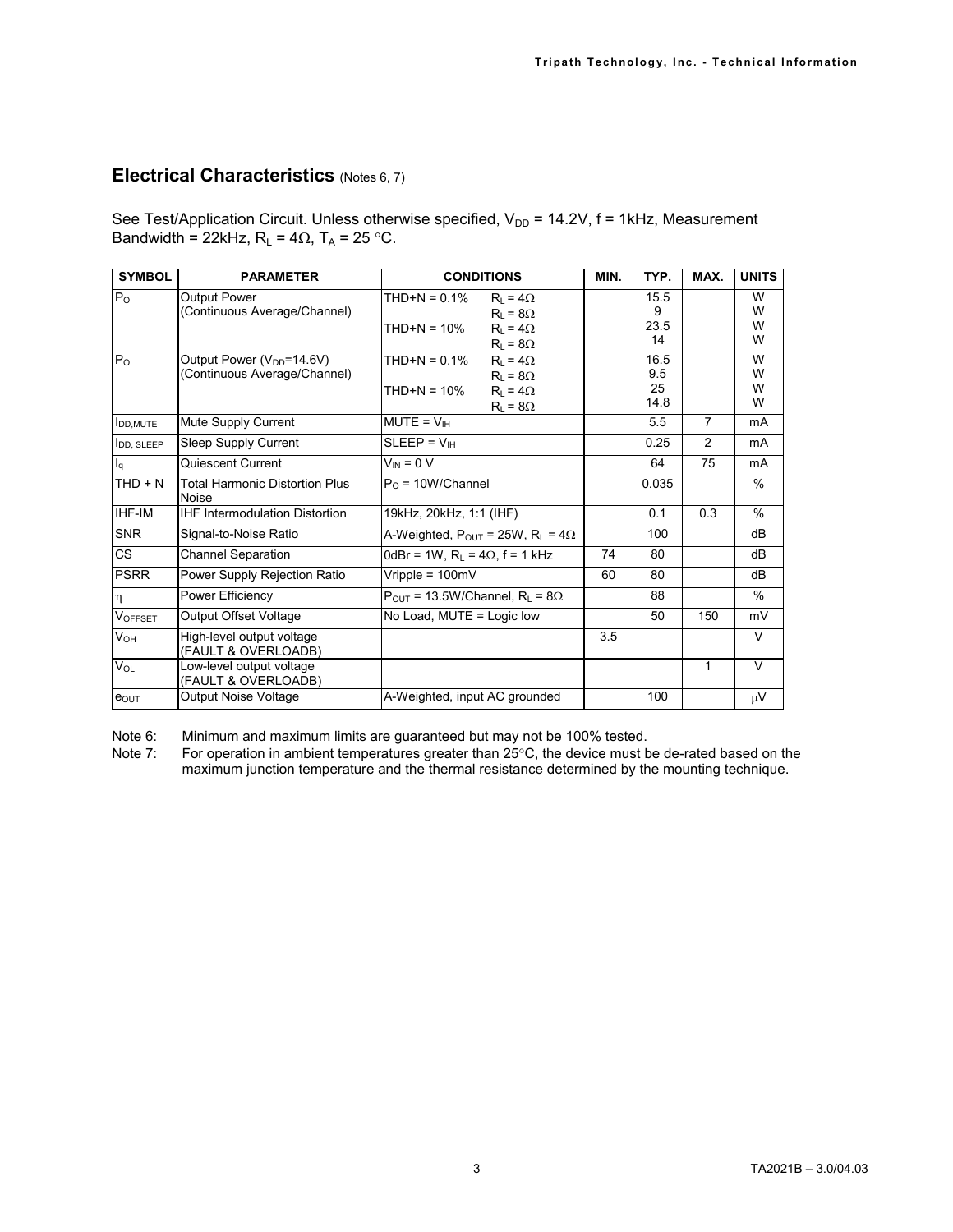# **Pin Description**

| Pin            | <b>Function</b>        | <b>Description</b>                                                                                       |
|----------------|------------------------|----------------------------------------------------------------------------------------------------------|
| 2, 3           | DCAP2, DCAP1           | Charge pump switching pins. DCAP1 (pin 3) is a free running 300kHz square                                |
|                |                        | wave between VDDA and DGND (12Vpp nominal). DCAP2 (pin 2) is level shifted                               |
|                |                        | 10 volts above DCAP1 (pin 3) with the same amplitude (12Vpp nominal),                                    |
|                |                        | frequency, and phase as DCAP1.                                                                           |
| 4, 9           | <b>V5D, V5A</b>        | Digital 5VDC, Analog 5VDC                                                                                |
| 5, 8,<br>17    | AGND1, AGND2,<br>AGND3 | Analog Ground                                                                                            |
| 6              | <b>REF</b>             | Internal reference voltage; approximately 1.0 VDC.                                                       |
| $\overline{7}$ | <b>OVERLOADB</b>       | A logic low output indicates the input signal has overloaded the amplifier.                              |
| 10, 14         | OAOUT1, OAOUT2         | Input stage output pins.                                                                                 |
| 11, 15         | INV1. INV2             | Single-ended inputs. Inputs are a "virtual" ground of an inverting op-amp with                           |
|                |                        | approximately 2.4VDC bias.                                                                               |
| 12             | <b>MUTE</b>            | When set to logic high, both amplifiers are muted and in idle mode. When low                             |
|                |                        | (grounded), both amplifiers are fully operational. If left floating, the device stays in                 |
|                |                        | the mute mode. This pin should be tied to GND if not used.                                               |
| 16             | <b>BIASCAP</b>         | Input stage bias voltage (approximately 2.4VDC).                                                         |
| 18             | <b>SLEEP</b>           | When set to logic high, device goes into low power mode. If not used, this pin                           |
|                |                        | should be grounded                                                                                       |
| 19             | <b>FAULT</b>           | A logic high output indicates thermal overload, or an output is shorted to ground,<br>or another output. |
| 20, 35         | PGND2, PGND1           | Power Grounds (high current)                                                                             |
| 22             | <b>DGND</b>            | Digital Ground                                                                                           |
| $24, 27$ ;     | OUTP2 & OUTM2;         | <b>Bridged outputs</b>                                                                                   |
| 31, 28         | OUTP1 & OUTM1          |                                                                                                          |
| 25, 26,        | VDD2, VDD2             | Supply pins for high current H-bridges.                                                                  |
| 29, 30         | VDD1, VDD1             |                                                                                                          |
| 13, 21,        | <b>NC</b>              | Not connected. Not bonded internally.                                                                    |
| 23, 32,        |                        |                                                                                                          |
| 34             |                        |                                                                                                          |
| 33             | <b>VDDA</b>            | Supply pin for analog section.                                                                           |
| 36             | <b>CPUMP</b>           | Charge pump output (nominally 10V above VDDA)                                                            |
| $\mathbf{1}$   | 5VGEN                  | Regulated 5VDC source used to supply power to the input section (pins 4 and 9).                          |

# **TA2021B Pinout**

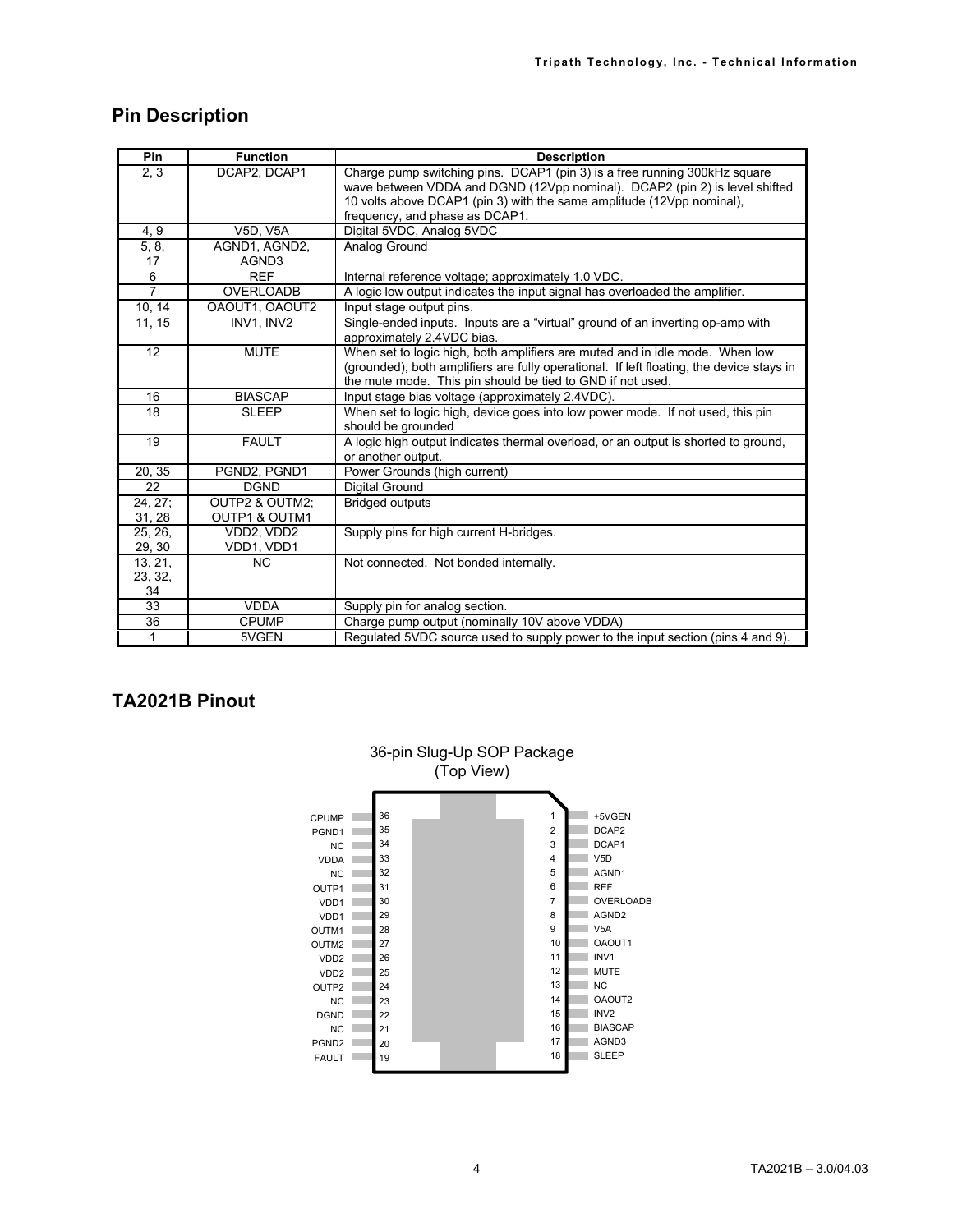# **Application / Test Circuit**

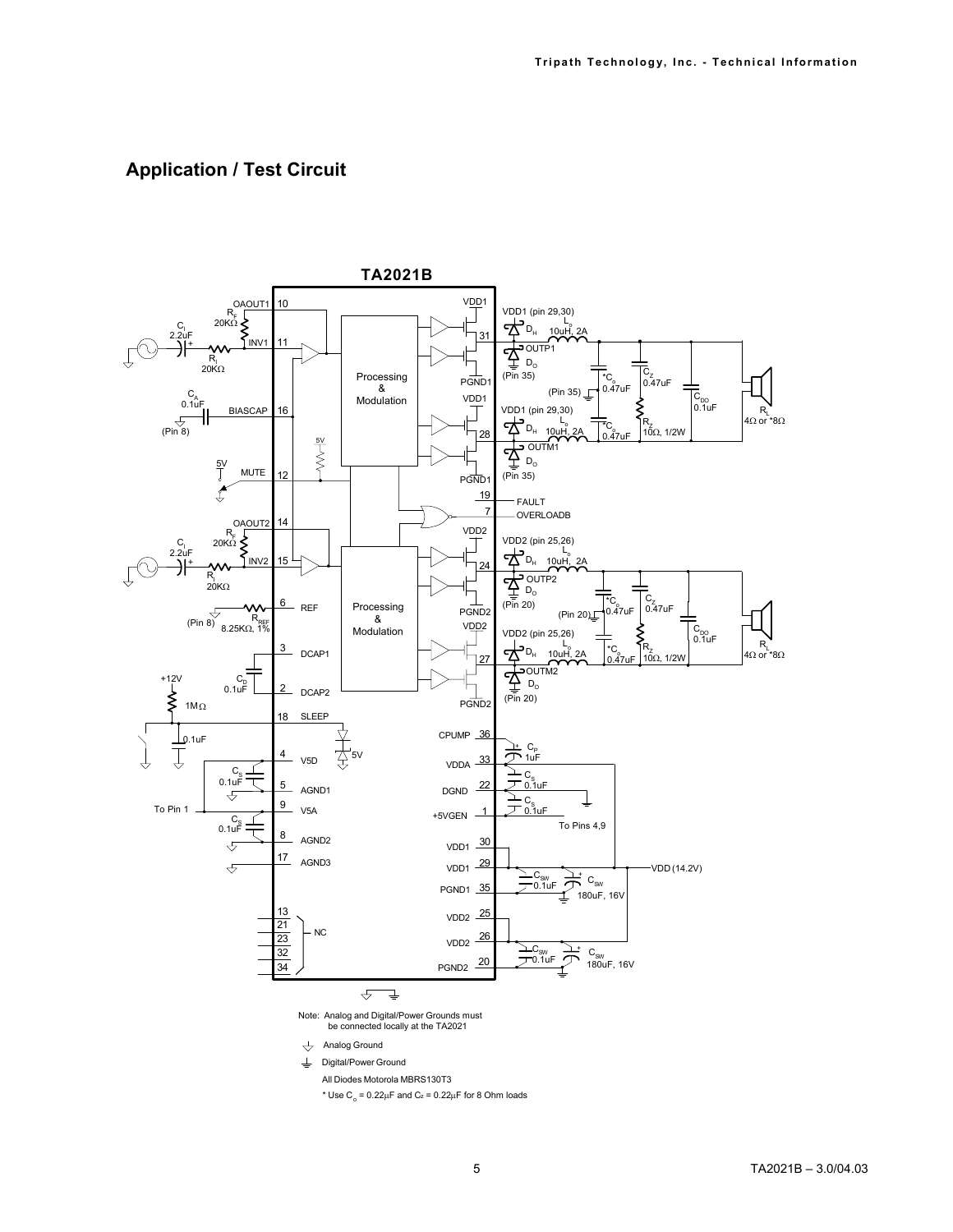# **External Components Description (Refer to the Application/Test Circuit)**

| $R_{\rm I}$        | Inverting Input Resistance to provide AC gain in conjunction with $R_F$ . This<br>input is biased at the BIASCAP voltage (approximately 2.4VDC).                    |  |  |
|--------------------|---------------------------------------------------------------------------------------------------------------------------------------------------------------------|--|--|
| $R_F$              | Feedback resistor to set AC gain in conjunction with R <sub>I</sub> ; $A_v = 12(R_F/R_i)$ .                                                                         |  |  |
|                    | Please refer to the Amplifier Gain paragraph in the Application Information                                                                                         |  |  |
|                    | section.                                                                                                                                                            |  |  |
| C <sub>1</sub>     | AC input coupling capacitor which, in conjunction with $R1$ , forms a highpass                                                                                      |  |  |
|                    | filter at $f_c = 1/(2\pi R_1 C_1)$                                                                                                                                  |  |  |
| $R_{REF}$          | Bias resistor. Locate close to pin 6 and ground at pin 8.                                                                                                           |  |  |
| $C_A$              | BIASCAP decoupling capacitor. Should be located close to pin 16.                                                                                                    |  |  |
| $C_D$              | Charge pump input capacitor. This capacitor should be connected directly                                                                                            |  |  |
|                    | between pins 2 and 3 and located physically close to the TA2028.                                                                                                    |  |  |
| $C_{P}$            | Charge pump output capacitor that enables efficient high side gate drive for                                                                                        |  |  |
|                    | the internal H-bridges. To maximize performance, this capacitor should be                                                                                           |  |  |
|                    | connected directly between pin 36 (CPUMP) and pin 34 (VDDA). Please<br>observe the polarity shown in the Application/ Test Circuit.                                 |  |  |
| $C_{\rm S}$        | Supply decoupling for the low current power supply pins. For optimum                                                                                                |  |  |
|                    | performance, these components should be located close to the pin and                                                                                                |  |  |
|                    | returned to their respective ground as shown in the Application/Test Circuit.                                                                                       |  |  |
| $C_{SW}$           | Supply decoupling for the high current, high frequency H-Bridge supply pins.                                                                                        |  |  |
|                    | These components must be located as close to the device as possible to                                                                                              |  |  |
|                    | minimize supply overshoot and maximize device reliability. Both the high                                                                                            |  |  |
|                    | frequency bypassing (0.1uF) and bulk capacitor (180uF) should have good                                                                                             |  |  |
|                    | high frequency performance including low ESR and low ESL. Panasonic                                                                                                 |  |  |
|                    | HFQ or FC capacitors are ideal for the bulk capacitor.<br>Zobel Capacitor.                                                                                          |  |  |
| $C_{Z}$<br>$R_{Z}$ | Zobel resistor, which in conjunction with $C_z$ , terminates the output filter at                                                                                   |  |  |
|                    | high frequencies. The combination of $R_z$ and $C_z$ minimizes peaking of the                                                                                       |  |  |
|                    | output filter under both no load conditions or with real world loads, including                                                                                     |  |  |
|                    | loudspeakers which usually exhibit a rising impedance with frequency.                                                                                               |  |  |
| $D_{\rm O}$        | Schottky diodes that minimize undershoots of the outputs with respect to                                                                                            |  |  |
|                    | power ground during switching transitions. For maximum effectiveness,                                                                                               |  |  |
|                    | these diodes must be located close to the output pins and returned to their                                                                                         |  |  |
|                    | respective PGND. Please see Application/Test Circuit for ground return pin.                                                                                         |  |  |
| $D_H$              | Schottky diodes that minimize overshoots of the outputs with respect to $V_{DD}$<br>during switching transitions (required for applications where $V_{DD}$ >13.5V). |  |  |
|                    | For maximum effectiveness, these diodes must be located close to the                                                                                                |  |  |
|                    | output pins and returned to their respective $V_{DD}$ pins. Please see                                                                                              |  |  |
|                    | Application/Test Circuit for V <sub>DD</sub> return pin.                                                                                                            |  |  |
| $L_0$              | Output inductor, which in conjunction with C <sub>o</sub> , demodulates (filters) the                                                                               |  |  |
|                    | switching waveform into an audio signal. Forms a second order filter with a                                                                                         |  |  |
|                    | cutoff frequency of $f_C = 1/(2\pi\sqrt{L_0 C_0})$ and a quality factor of                                                                                          |  |  |
|                    | $Q = R_L C_0 / \sqrt{L_0 C_0}$ .                                                                                                                                    |  |  |
| $C_{\rm O}$        | Output capacitor.                                                                                                                                                   |  |  |
| $C_{DO}$           | Differential Output Capacitor.                                                                                                                                      |  |  |

#### **Components Description**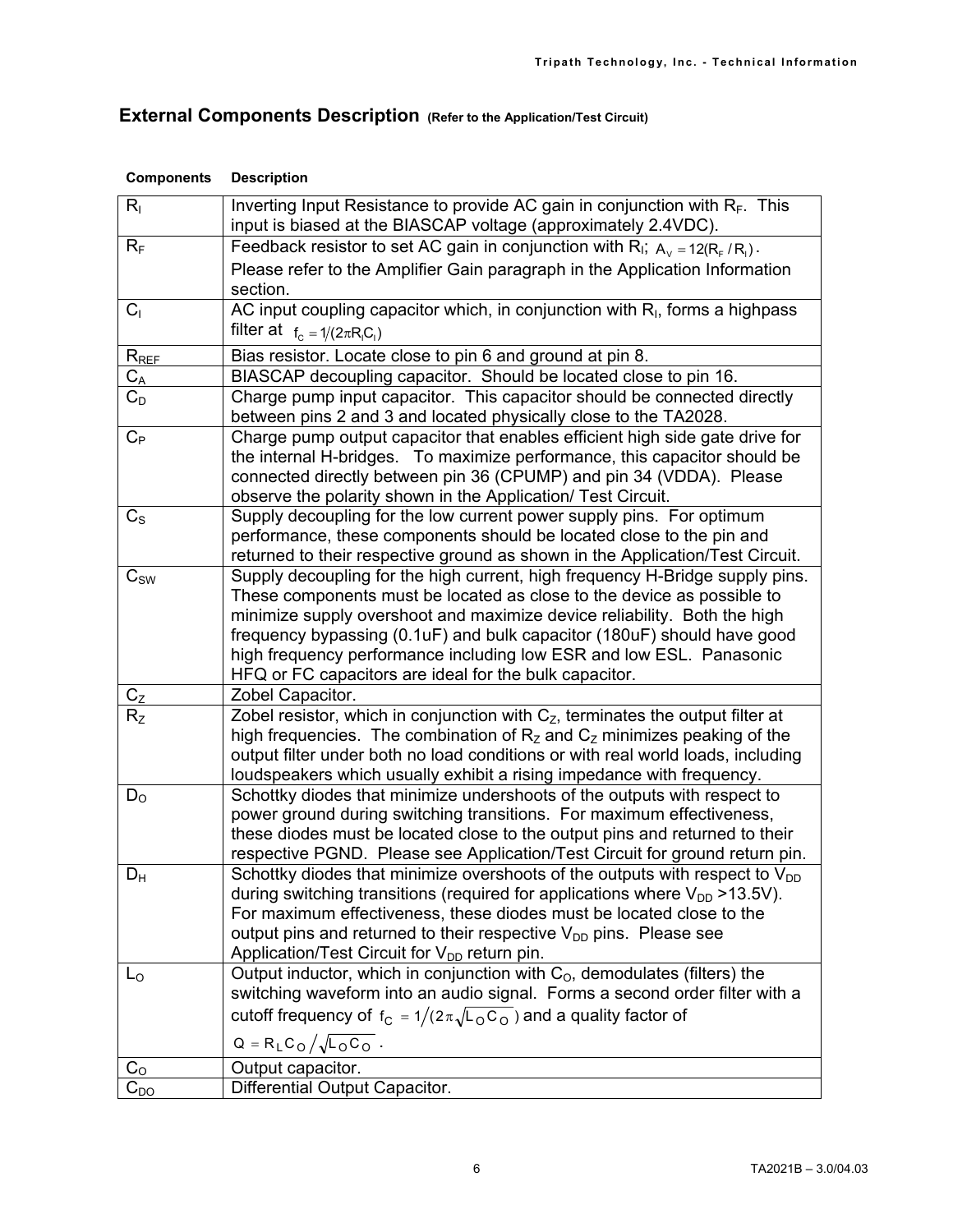# **Typical Performance**



 $VDD=14.2V$ Av=12V/V BW=22-22kHz  $RL = 4Ω$ Pout=1W/ch<br>| | | | | | |

r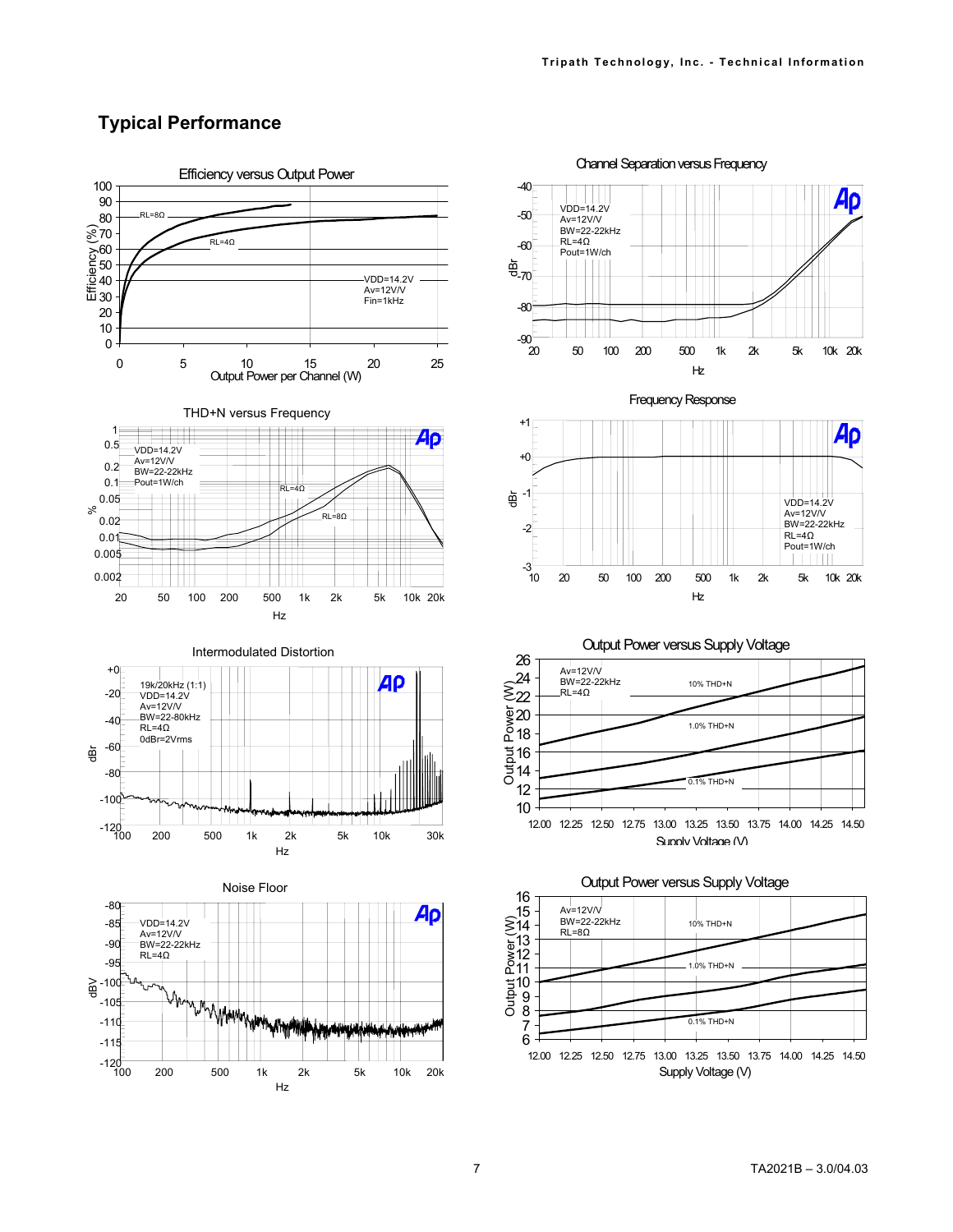# **Application Information**

## **Circuit Board Layout**

The TA2021B is a power amplifier which operates at relatively high switching frequencies. The outputs of the amplifier switch between VDD and PGND at frequencies as high as 1MHz while driving high currents. This high-frequency digital signal is passed through an LC low-pass filter to recover the amplified audio signal. Because the TA2021B drives the inductive LC output filters and speaker load, the amplifier outputs can be pulled above VDD and below PGND by the stored energy in the output inductance. To avoid subjecting the TA2021B to potentially damaging voltage stress, it is critical to have a good printed circuit board layout to minimize parasitic effects caused by excessive trace inductance/capacitance. It is recommended that Tripath's layout and application circuit be used as closely as possible for all applications and only be deviated from after careful analysis of the effects of any changes.

# **Output Stage layout Considerations and Component Selection Criteria**

Proper PCB layout and component selection is a major step in designing a reliable TA2021B power amplifier. The supply pins require proper decoupling with correctly chosen components to achieve optimal reliability. The output pins need proper protection to keep the outputs from going below ground and above VDD.



The above layout shows component placement and routing for channel 1 (the same design criteria applies to channel 2). This shows that C3, a 0.1uF surface mount 0805 capacitor, should be the first component placed and must decouple VDD1 (pins 29 and 30) directly to PGND1 (pin35). C2, a low ESR, electrolytic capacitor, should also decouple VDD1 directly to PGND1. Both C2 and C3 may decouple VDD1 to a ground plane, but it is critical that the return path to the PGND1 pin of the TA2021B, whether it is a ground plane or a trace, be a short and direct low impedance path. Effectively decoupling VDD will shunt any power supply trace length inductance.

The diodes and inductors shown are for channel 1's outputs. D1, D3, and L2 connect to the OUTP1 pin and D2, D4, and L3 connect to the OUTM1 pin of the TA2021B. Each output must have Schottky or Ultra Fast Recovery diodes placed near the TA2021B, preferably immediately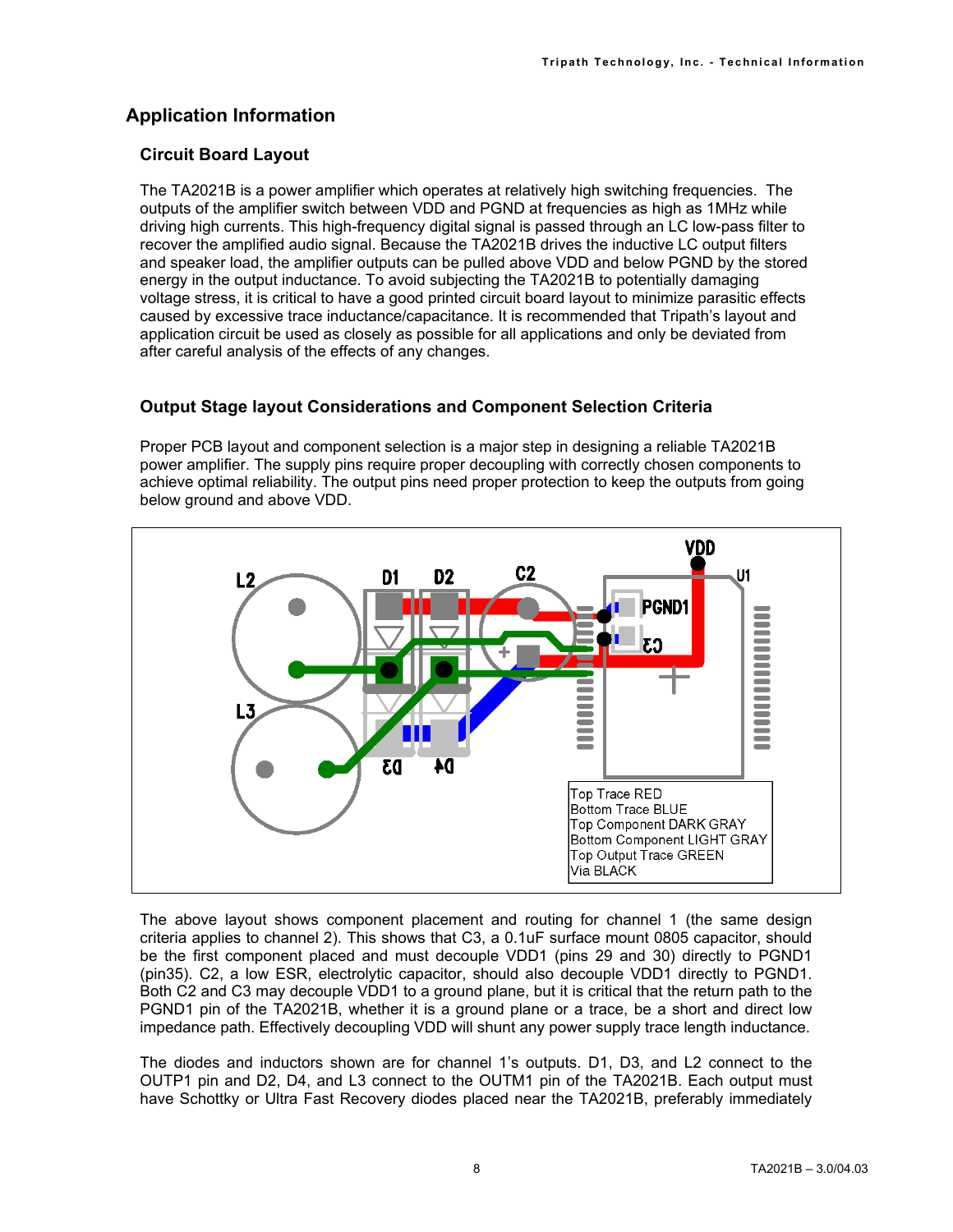after the decoupling capacitors and use short returns to PGND1. These low side diodes, D1 and D2, will prevent the outputs from going below ground. To be optimally effective they must have a short and direct return path to its proper ground pin (PGND1) of the TA2021B. This can be achieved with a ground plane or a trace. Additionally, each channel must use Schottky or Ultra Fast Recovery diodes with short returns to VDD if the supply voltage exceeds 13.5V. These high side diodes, D3 and D4, will prevent the outputs from going above VDD. To be optimally effective they must have a short and direct return path to its proper VDD pin (VDD1) of the TA2021B. This can be achieved with a ground plane or a trace.

The output inductors, L2 and L3, should be placed close to the TA2021B without compromising the locations of the closely placed supply decoupling capacitors and output diodes. The purpose of placing the output inductors close to the TA2021B output pins is to reduce the trace length of the switching outputs. This will aid in reducing radiated emissions.

Please see the External Component Description section on page 6 for more details on the abovementioned components. The Application/ Test Circuit refers to the low side diodes as  $D_0$ . The high side diodes as  $D_H$ , and both supply decoupling capacitors as  $C_{SW}$ .

#### **TA2021B Amplifier Gain**

The gain of the TA2021B is set by the ratio of two external resistors,  $R<sub>1</sub>$  and  $R<sub>F</sub>$ , and is given by the following formula:

$$
\frac{V_{\rm O}}{V_{\rm I}} = -12 \frac{R_{\rm F}}{R_{\rm I}}
$$

where  $V_1$  is the input signal level and  $V_0$  is the differential output signal level across the speaker. Please note that OUTP1 and OUTP2 are 180° out of phase with their corresponding input signals.

20 watts of RMS output power results from an 8.944 Vrms signal across a four-ohm speaker load. If  $R_F = R_I$ , then 20 Watts will be achieved with 0.745 Vrms of input signal.

$$
8.944 V_{RMS} = \sqrt{(R_{L} * P_{O})} = \sqrt{(4\Omega * 20W)}
$$

#### **Protection Circuits**

The TA2021B is guarded against over-temperature and over-current conditions. When the device goes into an over-temperature or over-current state, the FAULT pin goes to a logic HIGH state indicating a fault condition. When this occurs, the amplifier is muted, all outputs are TRI-STATED, and will float to 1/2 of VDD.

#### **Over-temperature Protection**

An over-temperature fault occurs if the junction temperature of the part exceeds approximately 155°C. The thermal hysteresis of the part is approximately 45°C, therefore the fault will automatically clear when the junction temperature drops below 110°C.

## **Over-current Protection**

An over-current fault occurs if more than approximately 7 amps of current flows from any of the amplifier output pins. This can occur if the speaker wires are shorted together or if one side of the speaker is shorted to ground. An over-current fault sets an internal latch that can only be cleared if the MUTE pin is toggled or if the part is powered down. Alternately, if the MUTE pin is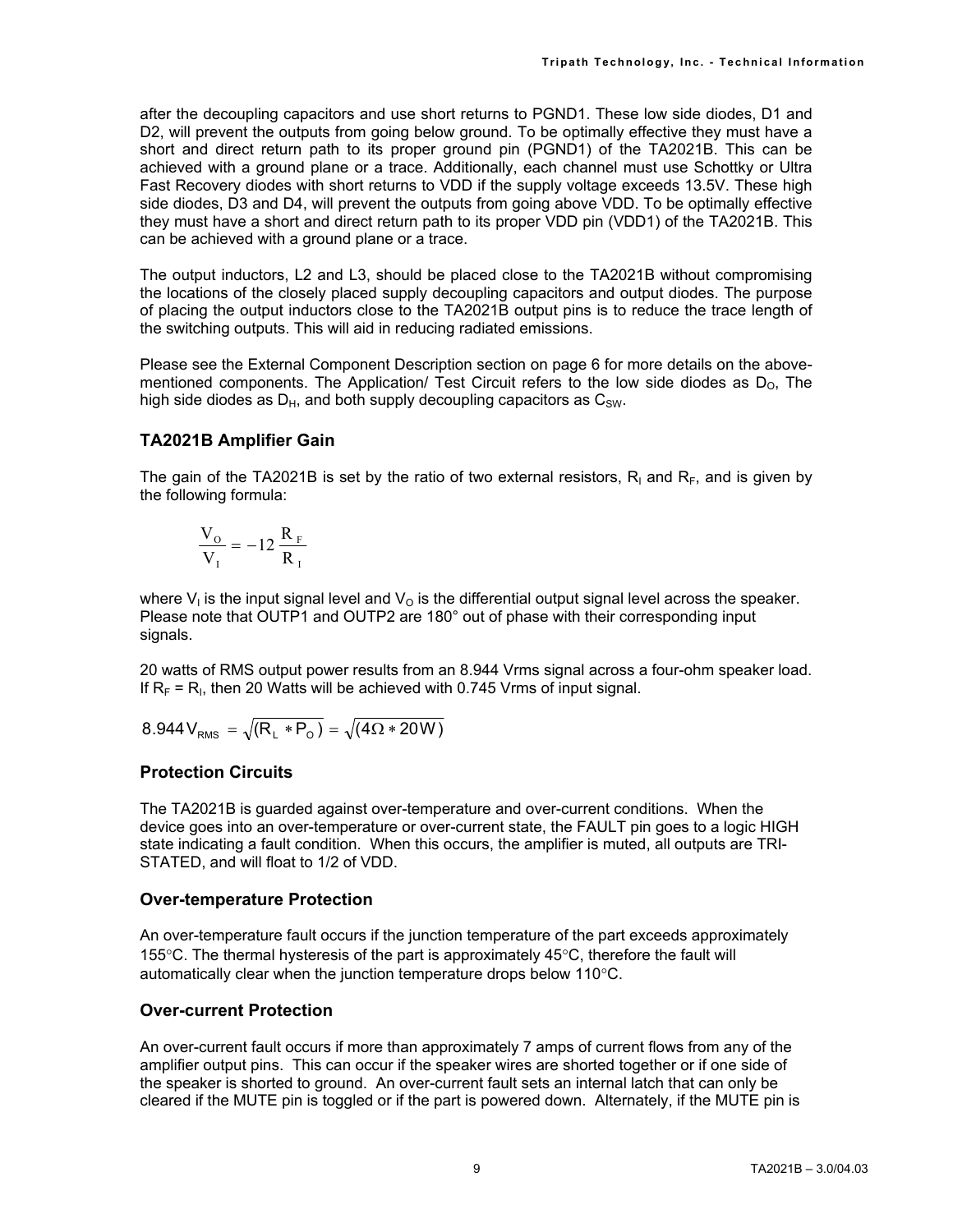connected to the FAULT pin, the HIGH output of the FAULT pin will toggle the MUTE pin and automatically reset the fault condition.

#### **Overload (Output Active Low)**

The OVERLOADB pin is a 5V logic active-low output. When low, it indicates that the level of the input signal has overloaded the amplifier resulting in increased distortion at the output. The OVERLOADB signal can be used to control a distortion indicator light or LED through a simple buffer circuit.

#### **Sleep Pin (Input Active High)**

The SLEEP pin is a 5V logic input that, when pulled high (>3.5V), puts the part into a low quiescent current mode. This pin is internally clamped by a zener diode to approximately 6V thus allowing the pin to be pulled up through a large valued resistor (1M $\Omega$  recommended, 100K $\Omega$ minimum) to VDD. To disable SLEEP mode, the sleep pin should be grounded.

## **Fault Pin (Output Active High)**

The FAULT pin is a 5V logic output that indicates various fault conditions within the device. These conditions include: low supply voltage, low charge pump voltage, low 5V regulator voltage, over current at any output, and junction temperature greater than approximately 155°C. The FAULT output is capable of directly driving an LED through a series  $2K\Omega$  resistor. If the FAULT pin is connected directly to the MUTE input an automatic reset will occur in the event of an overcurrent condition.

#### **Performance Measurements of the TA2021B**

The TA2021B operates by generating a high frequency switching signal based on the audio input. This signal is sent through an external low-pass filter that recovers an amplified version of the audio input. The frequency of the switching pattern is spread spectrum in nature and typically varies between 100kHz and 1MHz (which is well above the 20Hz – 20kHz audio band). The pattern itself does not alter or distort the audio input signal, but it does introduce some inaudible components.

The measurements of certain performance parameters, particularly noise related specifications such as THD+N, are significantly affected by the design of the low-pass filter used on the output as well as the bandwidth setting of the measurement instrument used. Unless the filter has a very sharp roll-off just beyond the audio band or the bandwidth of the measurement instrument is limited, some of the inaudible noise components introduced by the TA2021B amplifier switching pattern will degrade the measurement.

One feature of the TA2021B is that it does not require large multi-pole filters to achieve excellent performance in listening tests, usually a more critical factor than performance measurements. Though using a multi-pole filter may remove high-frequency noise and improve THD+N type measurements (when they are made with wide-bandwidth measuring equipment), these same filters degrade frequency response. The TA2021B Evaluation Board uses the Application/Test Circuit of this data sheet, which has a simple two-pole output filter and excellent performance in listening tests. Measurements in this data sheet were taken using this same circuit with a limited bandwidth setting in the measurement instrument.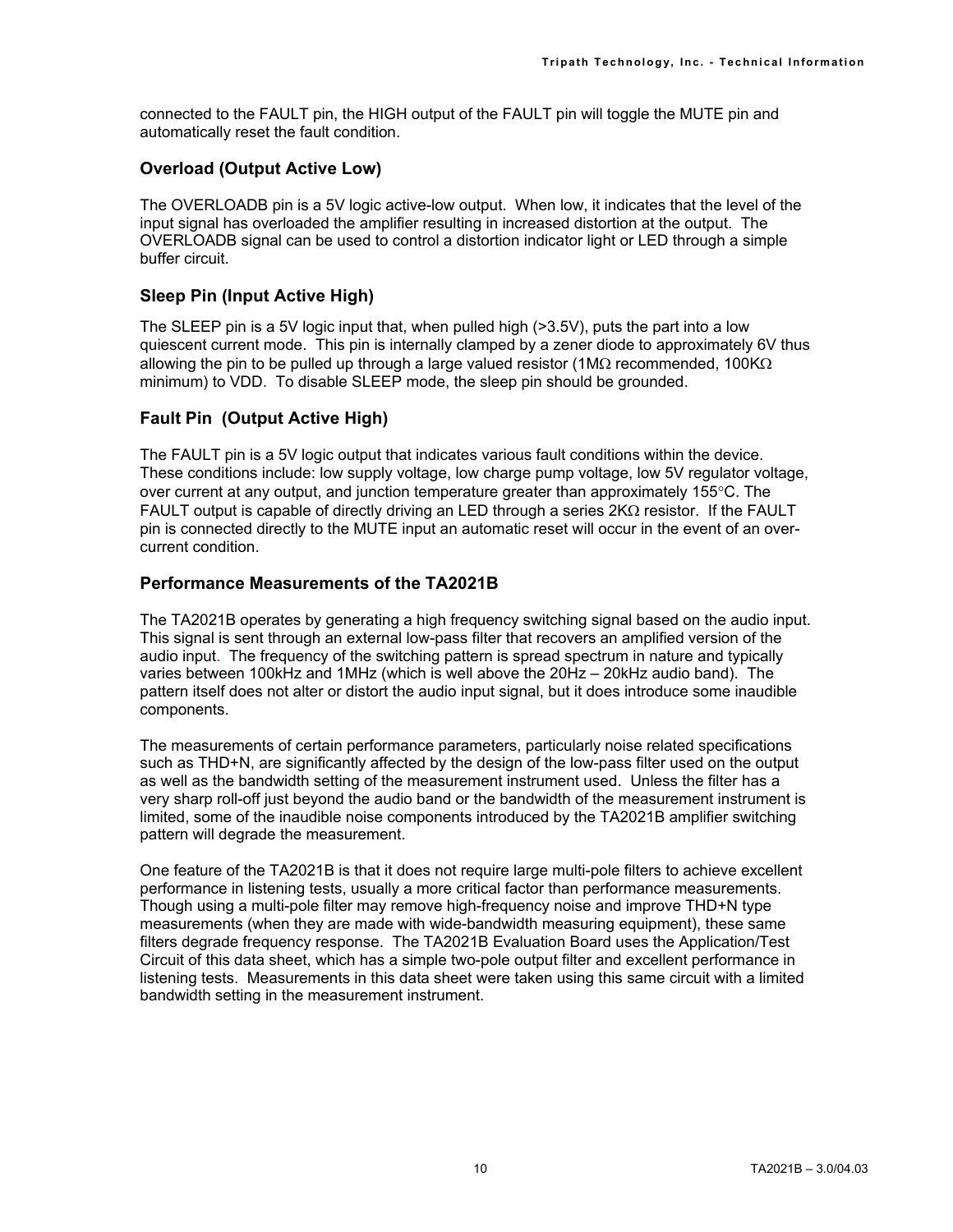# **Package Information**

**36-pin PSOP Package**